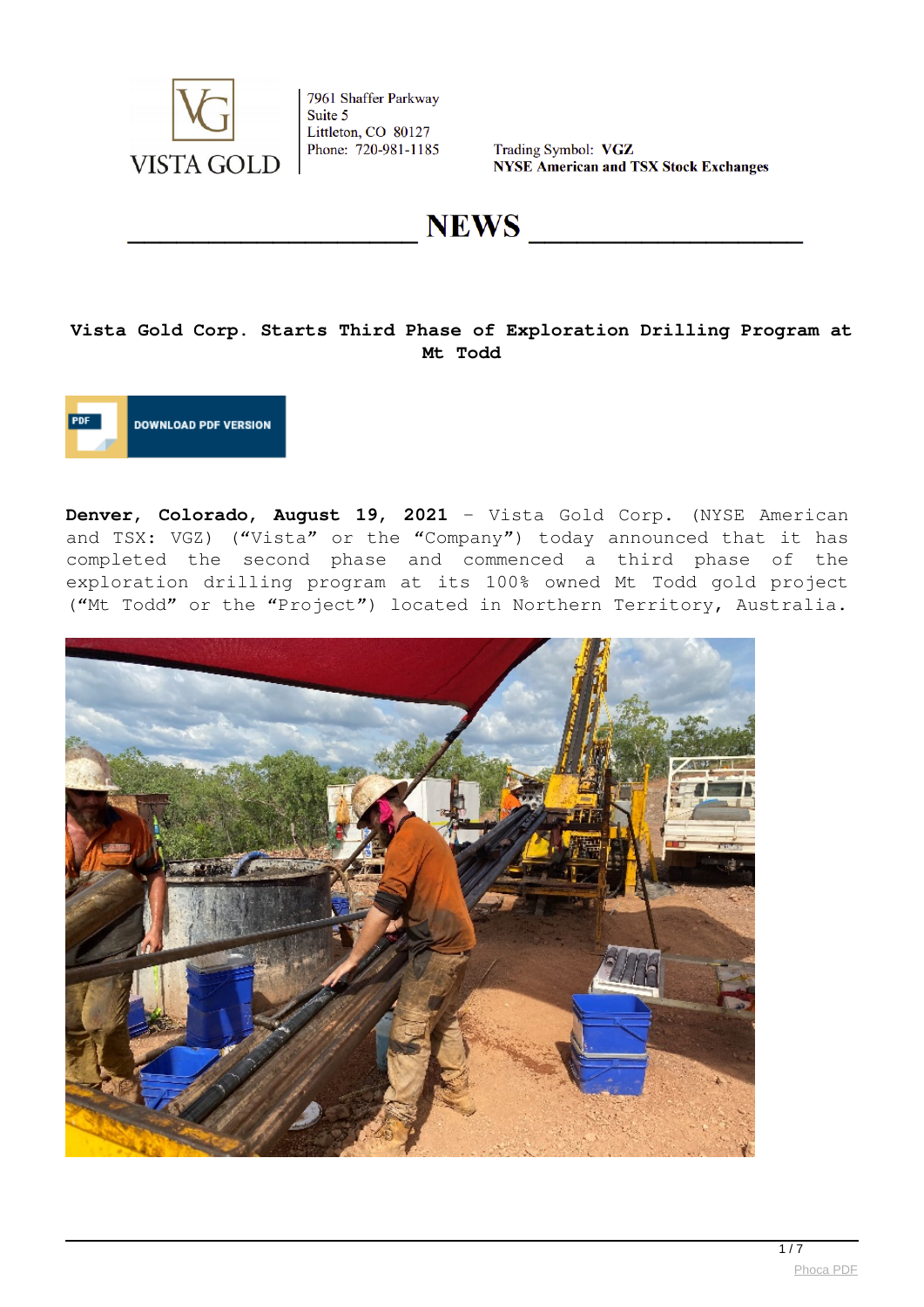

Trading Symbol: VGZ **NYSE American and TSX Stock Exchanges** 

**NEWS** 

## **Vista Gold Corp. Starts Third Phase of Exploration Drilling Program at Mt Todd**

Drilling Photo

Frederick H. Earnest, President and Chief Executive Officer of Vista, commented, "We have completed a total of 18 holes through phase two of our drilling program, or approximately 6,000 meters of drilling. We are extremely pleased with our drilling results to date and believe there is opportunity for significant resource growth and an extended life at Mt Todd. All holes drilled to date have intersected mineralization. We expect to report assay results for the last two holes from this phase of drilling, VB21-012 and VB21-013, in the coming weeks."

"Our drilling program seeks to identify those areas where additional resources can be added most efficiently in the future. We are drilling targets extending from the Batman deposit northeast toward the Quigleys deposit. We have confirmed that known mineralized occurrences once thought to be distinct and unrelated targets are connected by a series of parallel structures that may form part of the feeder system that helped create the Batman deposit. Recent results show that our understanding of these structures is a good predictor of where mineralization is most likely to be encountered."

Mr. Earnest concluded, "We recently started a third phase of drilling with approximately 3,000 meters to provide a better understanding of mineralization in the vicinity of the Golf-Tollis target and further to the north."

Figure 1 below is an aerial view of the drill locations for the holes in the current program. The image is looking south, with the Batman pit located in the upper-right corner of the image. The third phase of drilling is planned to be in the vicinity of the Golf-Tollis target, located approximately 1.9 km north-northeast of the Batman pit.

**Figure 1 - Aerial view of the drill locations for the holes in the**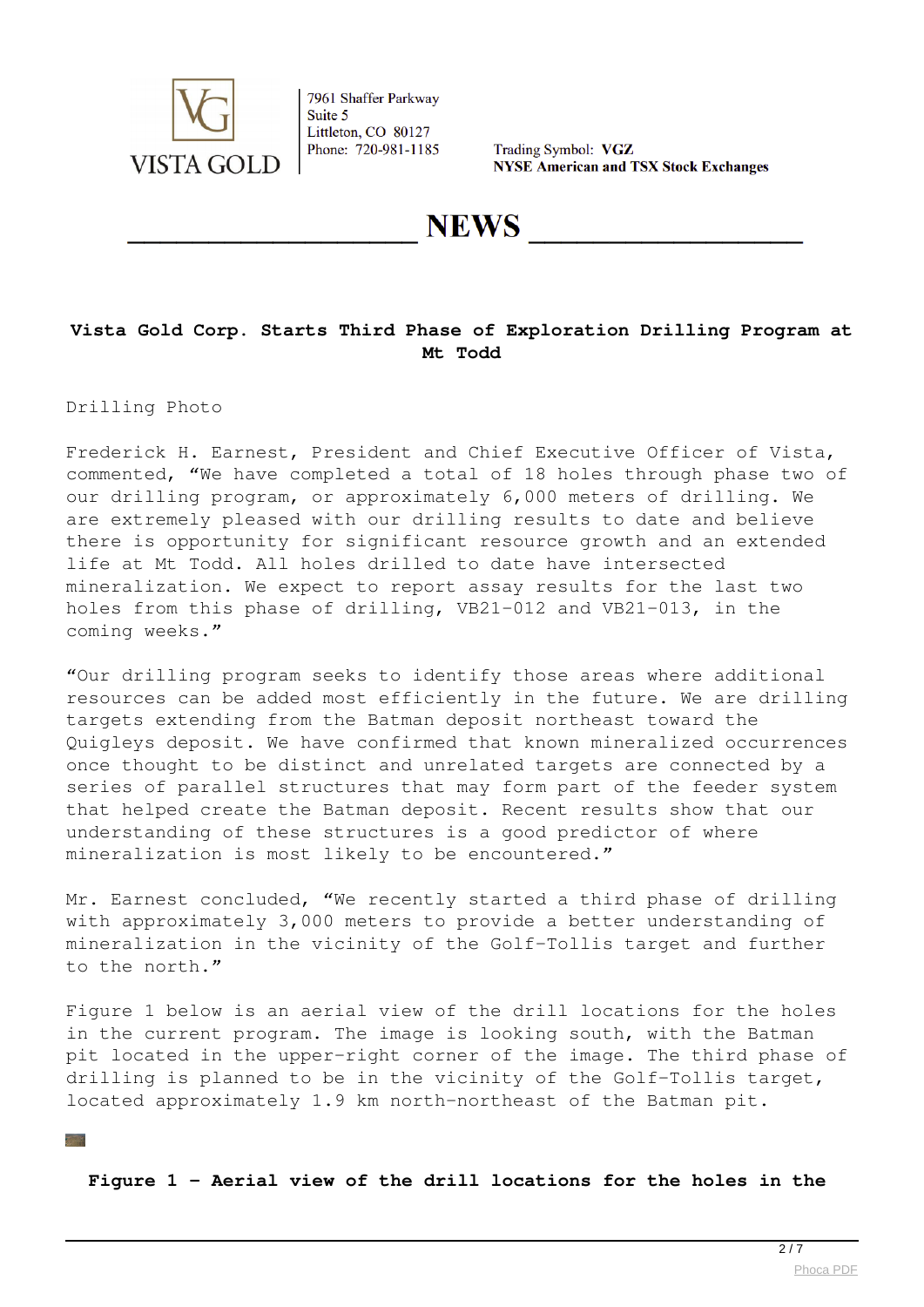

Trading Symbol: VGZ **NYSE American and TSX Stock Exchanges** 

**NEWS** 

#### **Vista Gold Corp. Starts Third Phase of Exploration Drilling Program at Mt Todd**

#### **current program**

#### **About Vista Gold Corp.**

Vista is a gold project developer. The Company's flagship asset is the Mt Todd gold project located in the Tier 1, mining friendly jurisdiction of Northern Territory, Australia. Situated approximately 250 km southeast of Darwin, Mt Todd is the largest undeveloped gold project in Australia and, if developed as presently designed, would potentially be Australia's fourth largest gold producer on an annual basis, with lowest tertile in-country and global all-in sustaining costs. All major operating and environmental permits have now been approved.

For further information, please contact Pamela Solly, Vice President of Investor Relations, at (720) 981-1185.

#### **Forward Looking Statements**

This press release contains forward-looking statements within the meaning of the U.S. Securities Act of 1933, as amended, and U.S. Securities Exchange Act of 1934, as amended, and forward-looking information within the meaning of Canadian securities laws. All statements, other than statements of historical facts, included in this press release that address activities, events or developments that we expect or anticipate will or may occur in the future, including such things as our belief that there is opportunity for significant resource growth and an extended mine life at Mt Todd; our expectation that assay results for holes VB21-012 and VB21-013 will be reported in the coming weeks; our belief that our drilling program will identify areas where additional resources can be added efficiently in the future; and our belief that the third phase of drilling may provide a better understanding of the characteristics of mineralization in the vicinity of the Golf-Tollis target and further to the north; our expectation that a third phase of drilling with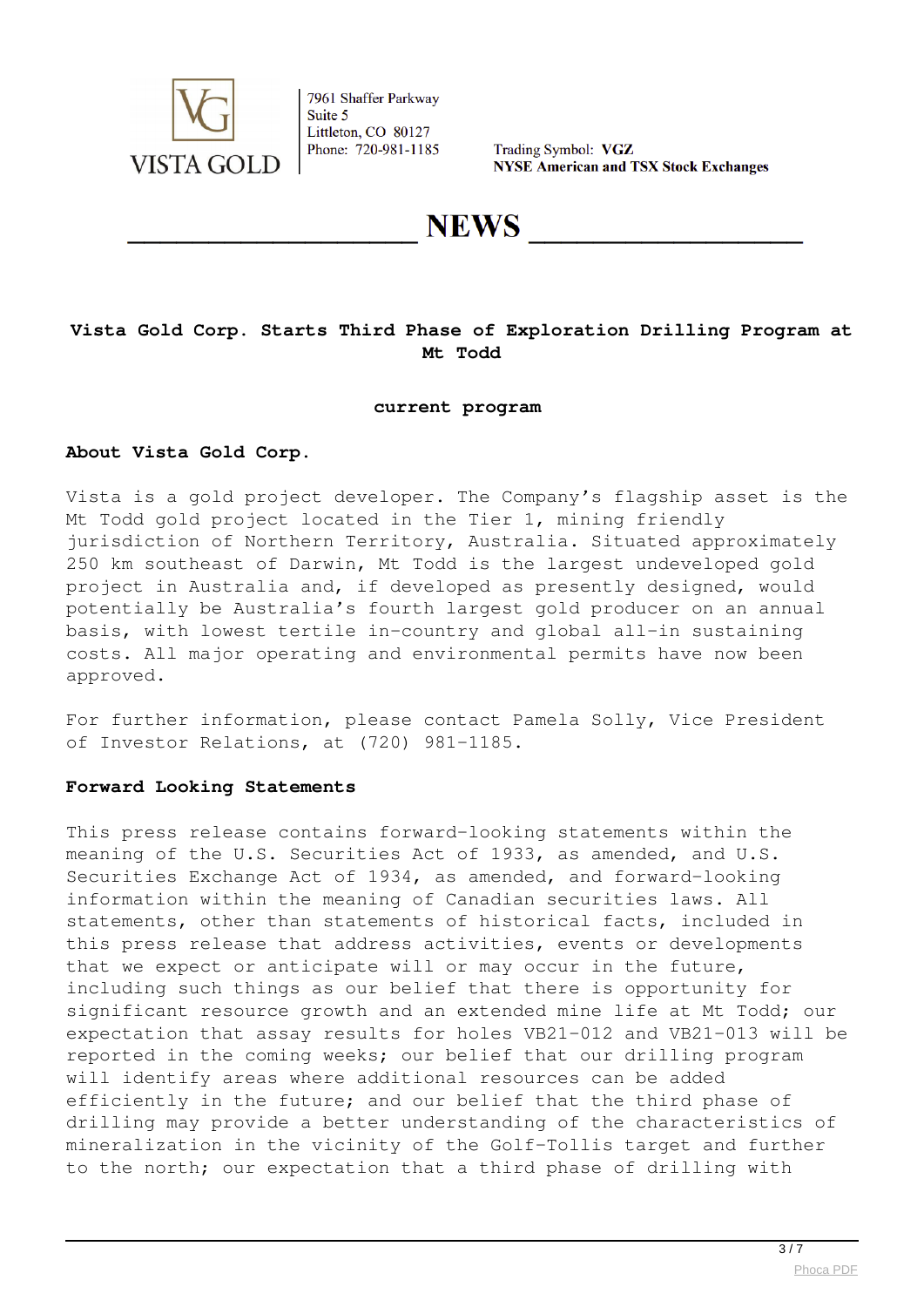

Trading Symbol: VGZ **NYSE American and TSX Stock Exchanges** 

**NEWS** 

## **Vista Gold Corp. Starts Third Phase of Exploration Drilling Program at Mt Todd**

approximately 3,000 meters to provide a better understanding of the characteristics of mineralization in the vicinity of the Golf-Tollis target; and our belief that if developed as presently designed, Mt Todd would potentially be Australia's fourth largest gold producer on an annual basis, with lowest tertile in-country and global all-in sustaining costs are forward-looking statements and forward-looking information. The material factors and assumptions used to develop the forward-looking statements and forward-looking information contained in this press release include the following: our approved business plans, exploration and assay results, results of our test work for process area improvements, mineral resource and reserve estimates and results of preliminary economic assessments, prefeasibility studies and feasibility studies on our projects, if any, our experience with regulators, and positive changes to current economic conditions and the price of gold. When used in this press release, the words "optimistic," "potential," "indicate," "expect," "intend," "hopes," "believe," "may," "will," "if," "anticipate," and similar expressions are intended to identify forward-looking statements and forwardlooking information. These statements involve known and unknown risks, uncertainties and other factors which may cause the actual results, performance or achievements of the Company to be materially different from any future results, performance or achievements expressed or implied by such statements. Such factors include, among others, uncertainties inherent in the exploration of mineral properties, the possibility that future exploration results will not be consistent with the Company's expectations; there being no assurance that the exploration program or programs of the Company will result in expanded mineral resources; uncertainty of resource and reserve estimates, uncertainty as to the Company's future operating costs and ability to raise capital; risks relating to cost increases for capital and operating costs; risks of shortages and fluctuating costs of equipment or supplies; risks relating to fluctuations in the price of gold; the inherently hazardous nature of mining-related activities; potential effects on our operations of environmental regulations in the countries in which it operates; risks due to legal proceedings; risks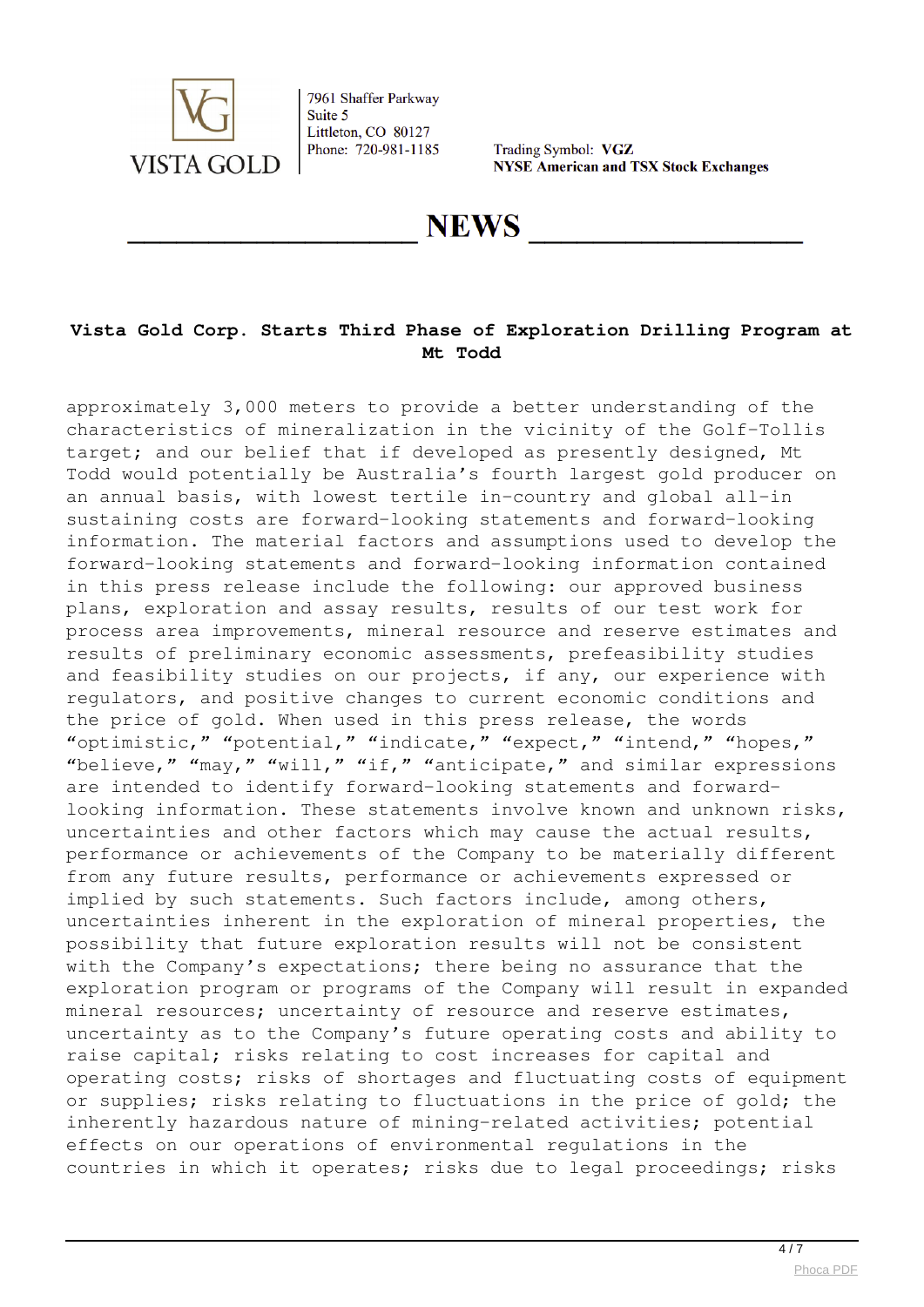

Trading Symbol: VGZ **NYSE American and TSX Stock Exchanges** 

**NEWS** 

## **Vista Gold Corp. Starts Third Phase of Exploration Drilling Program at Mt Todd**

relating to political and economic instability in certain countries in which it operates; uncertainty as to the results of bulk metallurgical test work; and uncertainty as to completion of critical milestones for Mt Todd; as well as those factors discussed under the headings "Note Regarding Forward-Looking Statements" and "Risk Factors" in the Company's latest Annual Report on Form 10-K as filed February 25, 2021 and other documents filed with the U.S. Securities and Exchange Commission and Canadian securities regulatory authorities. Although we have attempted to identify important factors that could cause actual results to differ materially from those described in forward-looking statements and forward-looking information, there may be other factors that cause results not to be as anticipated, estimated or intended. Except as required by law, we assume no obligation to publicly update any forward-looking statements or forward-looking information; whether as a result of new information, future events or otherwise.

#### **Cautionary Note to United States Investors**

The United States Securities and Exchange Commission ("SEC") limits disclosure for U.S. reporting purposes to mineral deposits that a company can economically and legally extract or produce. The technical reports referenced in this press release uses the terms defined in Canadian National Instrument 43-101 – Standards of Disclosure for Mineral Projects ("NI 43-101") and the Canadian Institute of Mining, Metallurgy and Petroleum (the "CIM") – CIM Definition Standards on Mineral Resources and Mineral Reserves, adopted by the CIM Council, as amended (the "CIM Definition Standards"). These standards are not the same as reserves under the SEC's Industry Guide 7 and may not constitute reserves or resources under the SEC's newly adopted disclosure rules to modernize mineral property disclosure requirements ("SEC Modernization Rules"), which became effective February 25, 2019 and will be applicable to the Company in its annual report for the fiscal year ending December 31, 2021. Under the currently applicable SEC Industry Guide 7 standards, a "final" or "bankable" feasibility study is required to report reserves, the three-year historical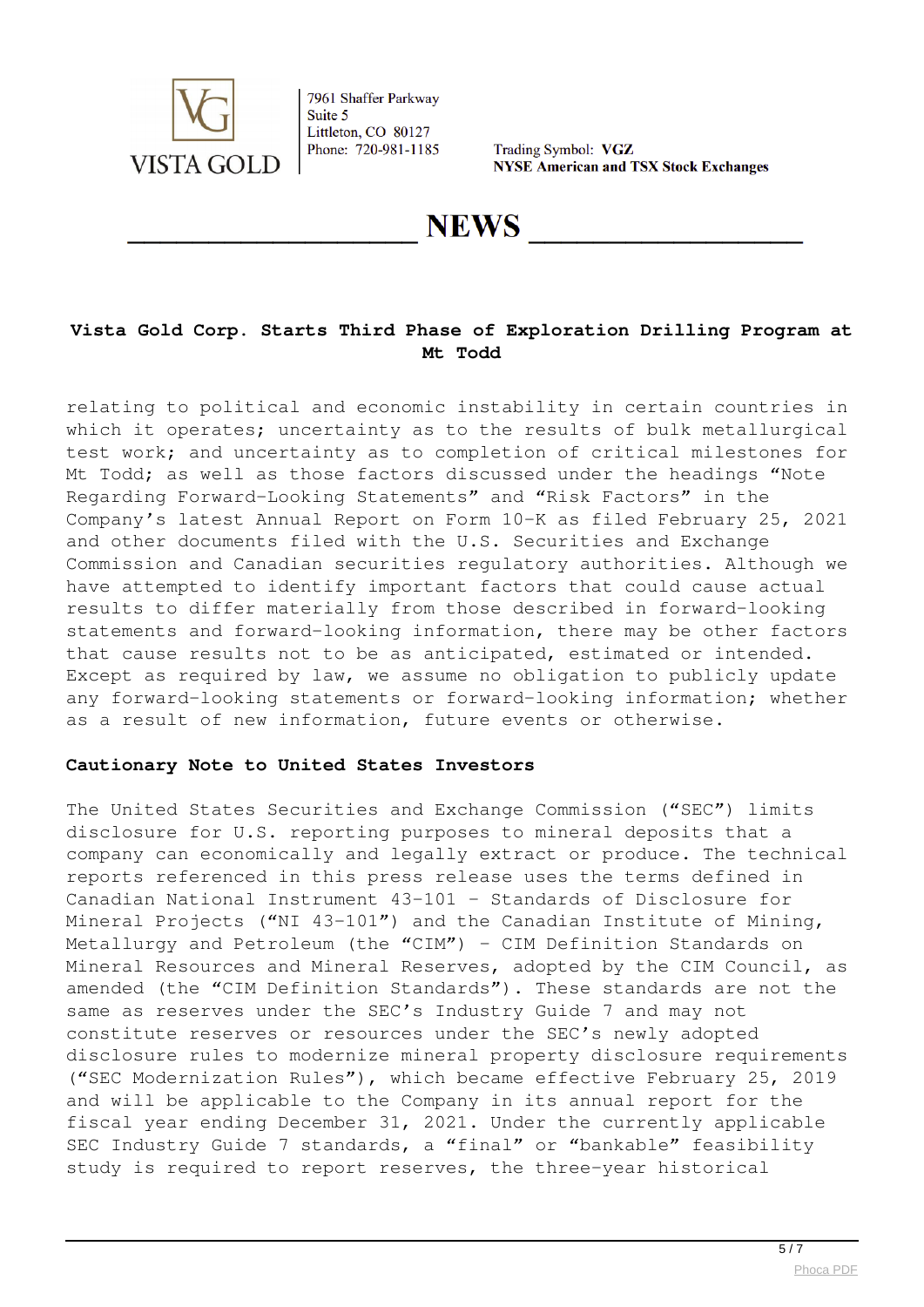

Trading Symbol: VGZ **NYSE American and TSX Stock Exchanges** 

**NEWS** 

## **Vista Gold Corp. Starts Third Phase of Exploration Drilling Program at Mt Todd**

average price is used in any reserve or cash flow analysis to designate reserves and all necessary permits and government approvals must be filed with the appropriate governmental authority. Additionally, the technical reports uses the terms "measured resources", "indicated resources", and "measured & indicated resources". We advise U.S. investors that while these terms are Canadian mining terms as defined in accordance with NI 43-101, such terms are not recognized under SEC Industry Guide 7 and normally are not permitted to be used in reports and registration statements filed with the SEC. Mineral resources described in the technical reports have a great amount of uncertainty as to their economic and legal feasibility. The SEC normally only permits issuers to report mineralization that does not constitute SEC Industry Guide 7 compliant "reserves" as in-place tonnage and grade, without reference to unit measures. "Inferred resources" have a great amount of uncertainty as to their existence, and great uncertainty as to their economic and legal feasibility. It cannot be assumed that any or all part of an inferred resource will ever be upgraded to a higher category. **U.S. Investors are cautioned not to assume that any part or all of mineral deposits in these categories will ever be converted into SEC Industry Guide 7 reserves.**

Under the SEC Modernization Rules, the definitions of "proven mineral reserves" and "probable mineral reserves" have been amended to be substantially similar to the corresponding CIM Definition Standards and the SEC has added definitions to recognize "measured mineral resources", "indicated mineral resources" and "inferred mineral resources" which are also substantially similar to the corresponding CIM Definition Standard. However there are differences between the definitions and standards under the SEC Modernization Rules and those under the CIM Definition Standards and therefore once the Company begins reporting under the SEC Modernization Rules there is no assurance that the Company's mineral reserve and mineral estimates will be the same as those reported under CIM Definition Standards as contained in the technical reports prepared under CIM Definition

 $6/7$